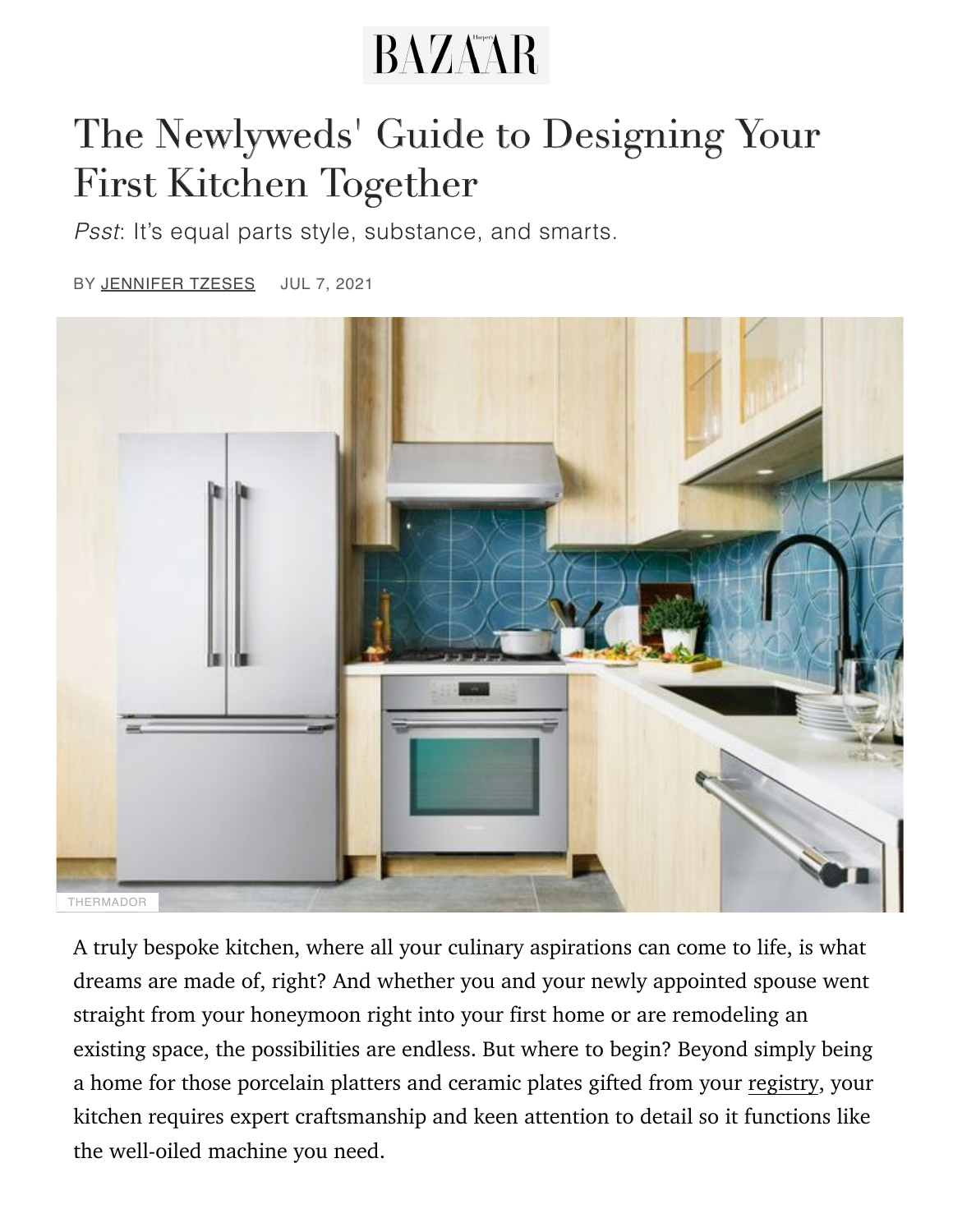# Start with the essentials

Creating the perfect starter kitchen requires style and substance—a mix that begins with impeccably crafted appliances. "State-of-the-art appliances are more efficient," says Allison Babcock of [Allison Babcock Design](https://allisonbabcockdesign.com/) in Sag Harbor, New York. "Many offer WiFi connectivity, which allows you to control them from a mobile device no matter how far from home you are. They give you flexibility, peace of mind, and a little pampering," she says.

[The Leap Into Luxury appliance packages from Thermador instantly elevates any](https://www.harpersbazaar.com/wedding/planning/g8758/fashion-wedding-registry/) kitchen with essentials that are as smart as they are sleek. The handcrafted set includes the [Masterpiece Oven with Professional Handles,](https://www.thermador.com/us/products/ovens/wall-ovens) which features a variety of cooking modes, quick pre-heating, and WiFi connectivity to monitor meals remotely via the Home Connect app. The suite also comes with a stainless steel Freestanding Refrigerator (with either [Masterpiece](https://www.thermador.com/us/products-list/refrigeration/bottom-freezer-refrigerators/T36FT810NS?cid=LeapIntoLuxury~disp~1221~cpm~pub~Hearst~Awareness~nati~) or [Professional](https://www.thermador.com/us/products-list/refrigeration/bottom-freezer-refrigerators/T36FT820NS?cid=LeapIntoLuxury~disp~1221~cpm~pub~Hearst~Awareness~nati~) handles) that features configurable shelving and two produce compartments with independent climate control. Any complete kitchen needs a dishwasher, and the [Emerald Dishwasher](https://www.thermador.com/us/search?search=emerald&cid=LeapIntoLuxury~disp~1221~cpm~pub~Hearst~Awareness~trac~1-1~) lets [you load even the most awkward tools thanks to a roomy third rack—and then contr](https://www.thermador.com/us/search?codes=T36FT820NS&codes=T36FT810NS&cid=LeapIntoLuxury~disp~1221~cpm~pub~Hearst~Awareness~trac~1-1~)ol wash cycles on your smartphone.

#### DISCOVER "LEAP INTO LUXURY" PACKAGES

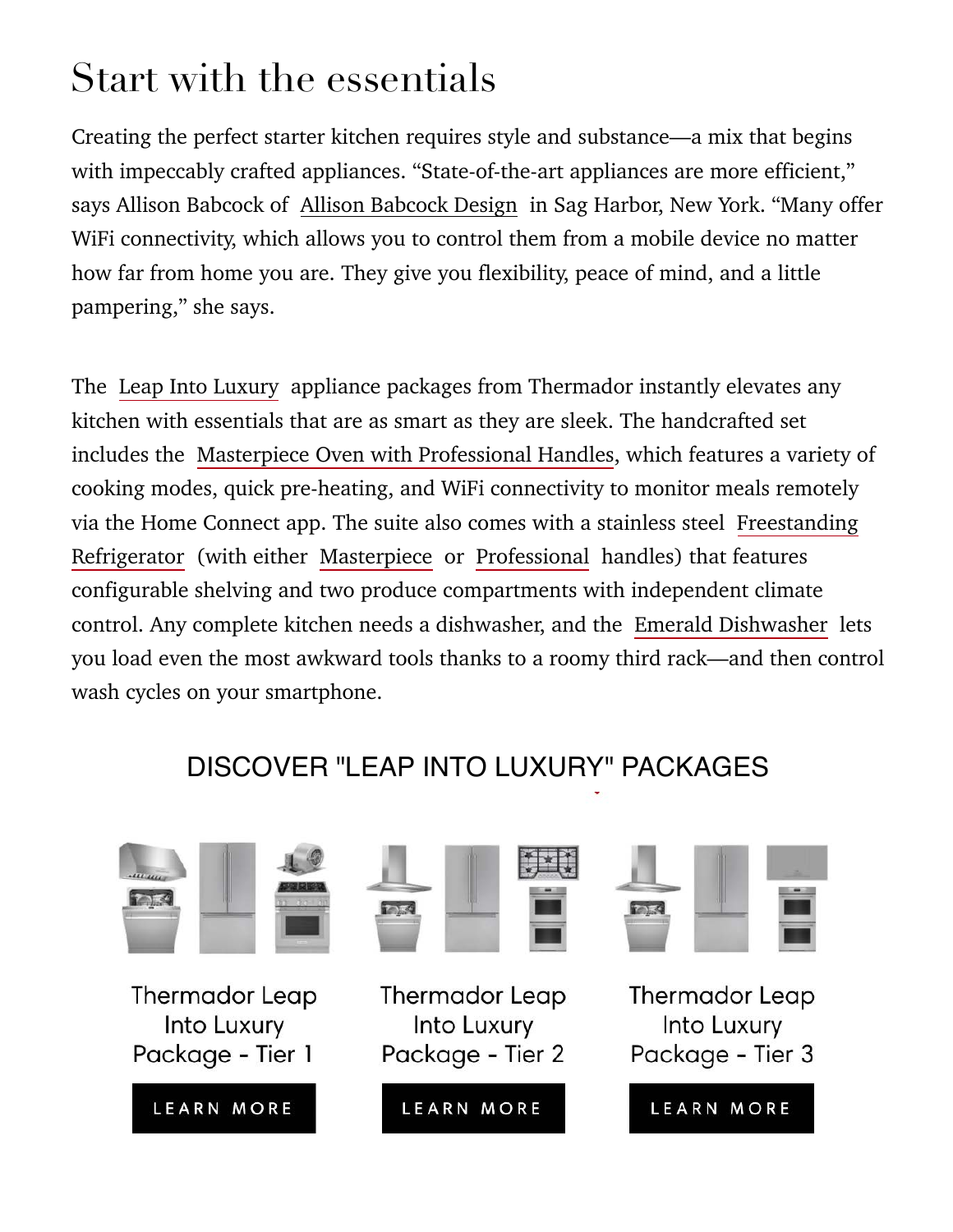# [Look to t](https://www.thermador.com/us/experience/leap-into-luxury#anc-10430485?cid=LeapIntoLuxury~disp~1221~cpm~pub~Hearst~Awareness~trac~1-1~)he layout

Once your appliances are settled, think about how to [make the space as workable as](https://www.thermador.com/us/experience/leap-into-luxury#anc-10430485?cid=LeapIntoLuxury~disp~1221~cpm~pub~Hearst~Awareness~trac~1-1~) possible. While the layout often depends on the size and shape of your kitchen itself, Babcock suggests sticking to the "work triangle," especially for a smaller space.



THERMADOR / GETTY IMAGES

"It's a tried-and-true layout that places the cooktop, refrigerator, and sink in a triangle formation, making tasks easier to complete," she says. Babcock also recommends keeping the color scheme as an extension of the rest of the home, which can create the illusion of more space simply by way of cohesion.

If you have room for an island, make sure you allow for enough space to open major appliance doors and for people to pass through (though not too far that appliances are out of reach). You might consider placing your sink and dishwasher in the island for added functionality. Just make sure you leave ample counter space to eat on it, as well.

### Give it your own stamp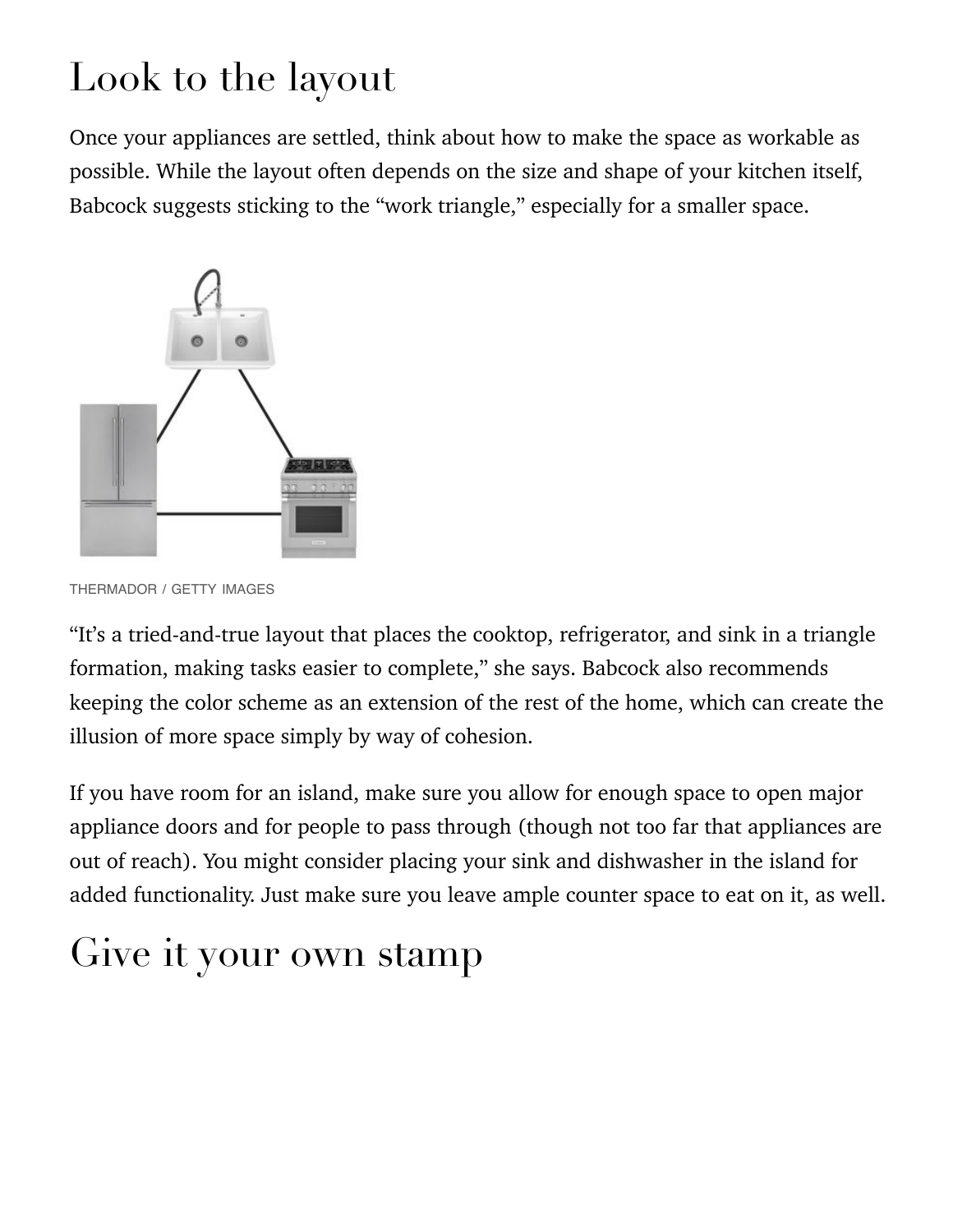

Adding personality can be as involved as installing new countertops or as simple as a DIY backsplash or freshly-painted cabinets. Incorporating registry gifts, whether that's a colorful mixer or set of [gorgeous dinnerware,](https://www.harpersbazaar.com/culture/travel-dining/a36448412/misette-housewares-launch-interview/) is a super quick way to inject a dose of you into a kitchen.

If you're doing a more extensive refresh, or working with a blank slate, there are several ways to customize your cooking space. For countertops, Babcock recommends a durable surface such as quartz, since it's resilient and easy to clean. Depending on your style, quartz can be iterated in everything from a minimalist concrete-like slab to more elaborate looks that mimic the patinas of industrial materials or the luxury of marble.

Another way to sprinkle a bit of yourself into kitchen design is a striking backsplash. If you don't want to go to the trouble of installing new tile, or can't quite decide on a permanent look, try vinyl peel-and-stick wallpaper, which is rendered in everything from subway tile and glass mosaics to faux antique tin. "It's easy to install and inexpensive, so you could change it seasonally," Babcock says.